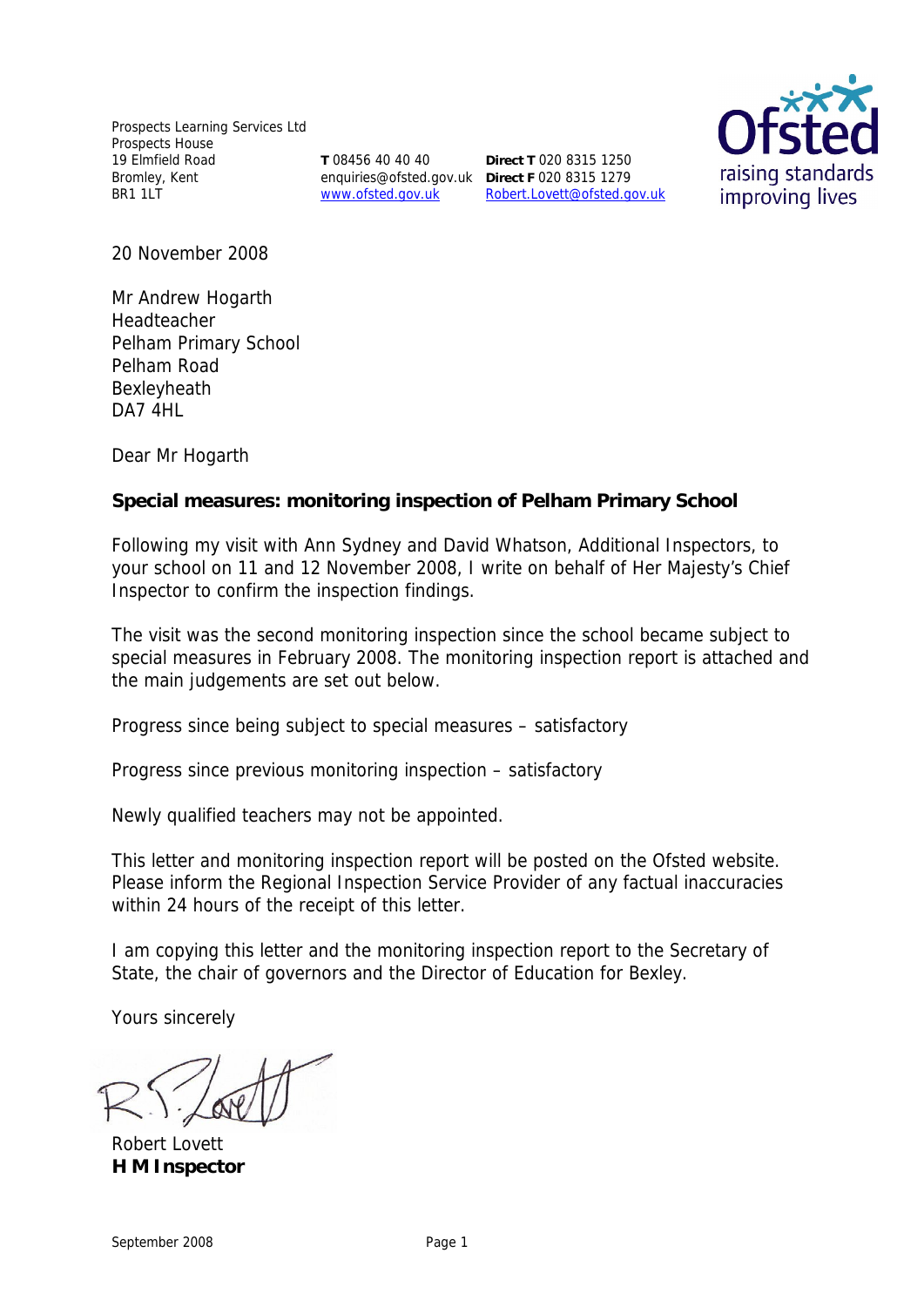

**Special measures: monitoring of Pelham Primary School**

**Report from the second monitoring inspection on 11 and 12 November 2008**

### **Evidence**

Inspectors observed the school's work, scrutinised documents and met with the headteacher and deputy headteacher, the chair of governors, the local authority school improvement officer and the key stage phase leaders. They also spoke to pupils and staff and looked at pupils' books.

## **Context**

Since the first monitoring inspection a number of teachers have moved to different year groups and two new teachers have been appointed. The school's pupil population is changing, with a higher proportion of pupils joining the school speaking little or no English.

## **Achievement and standards**

The proportion of pupils reaching the nationally expected level in English, mathematics and science has risen significantly. In English and science there was also a significant rise in the proportion of pupils reaching the higher levels of attainment. While standards in mathematics and science are expected to be broadly average, standards in English remain below average and this is largely because standards in writing are not high enough. This view is supported by a scrutiny of pupils' books which confirms that standards are rising and that pupils are making better progress, but also confirms that writing remains the school's Achilles' heel. Standards in Years 1 and 2 remain below average and standards in writing are much lower than in reading. This is in part a consequence of the previously inadequate provision in the Early Years Foundation Stage (EYFS).

If all pupils are to do as well as they should their rate of progress will need to accelerate across the school.

Children in the EYFS are also beginning to do better, particularly in the Nursery where there is a well-planned introduction to early language and literacy skills and the effective use of individual writing targets.

While most groups of pupils perform similarly, those who speak a first language other than English do less well than other pupils and less well than similar pupils nationally.

Progress since the last visit on the areas for improvement:

raise standards in English, mathematics and science – good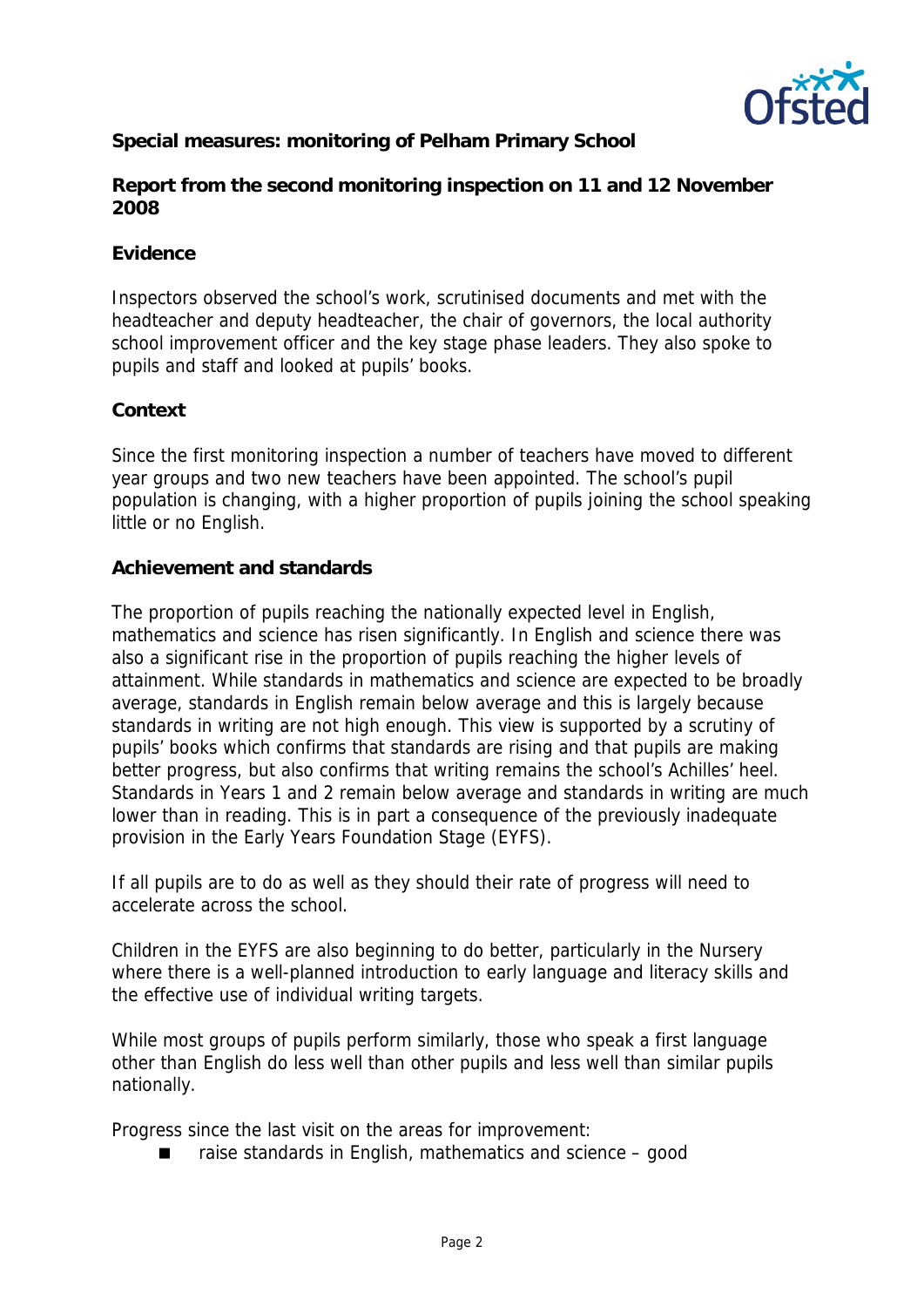

**Personal development and well-being**

Most pupils like coming to school and say that they feel safe and secure. This view was endorsed in a recent questionnaire for parents and carers. Pupils are aware that the school is improving, particularly in relation to its environment, and are positive about recent changes with some saying they now enjoy lessons much more and find the teaching more exciting. Relationships are good and pupils have positive attitudes to learning. Pupils also commented favourably on the introduction of the 'Red Book' and 'Golden Book' and the positive impact that this has had on behaviour. Many pupils spoke glowingly about school lunches. They have a good understanding of what constitutes a healthy diet (citing, for example, that milk is an important source of calcium) and the importance of exercise.

The school has strengthened its promotion of good attendance by offering rewards, refusing to sanction holidays in term time and monitoring attendance carefully. Parents are increasingly made aware that absences disrupt children's learning.

Progress since the last visit on the areas for improvement:

■ work with parents to improve attendance – satisfactory

## **Quality of provision**

There is now no inadequate teaching and the proportion of lessons that are good or better exceeds the school's target. This is due to frequent monitoring linked to good feedback and professional development. Although there is some outstanding teaching, there is too much inconsistency, even across parallel classes, in how well new initiatives are implemented. Writing skills are not sufficiently developed in the EYFS and this holds back achievement further up the school. Learning has improved because teachers are now making better use of data to set more challenging targets and work that is better matched to pupils' needs. Assessment during lessons has improved, with good examples of self-assessment and links with pupils' individual targets. Although marking is sometimes linked to pupils' targets, this is not consistent. Where assessment is weak the learning objective is based on the completion of a task rather than the skills or knowledge to be taught. This makes it more difficult to judge progress. In the EYFS, there is insufficient rigour in moderating the accuracy of foundation stage profile assessments. There is good, clear signing by staff and pupils to ensure the inclusion of those pupils with hearing impairments. Helpful displays support pupils in independent learning and classrooms have a more welcoming feel to them. There has been a significant increase in the number of pupils whose first language is not English. Although early learners are well provided for, those beyond conversational level are not always supported well enough in lessons.

Although the planning of the EYFS curriculum is improving, it does not always make explicit what children are to learn and what additional adults are to do. The physical limitations of the building are continuing to hinder the learning of children in